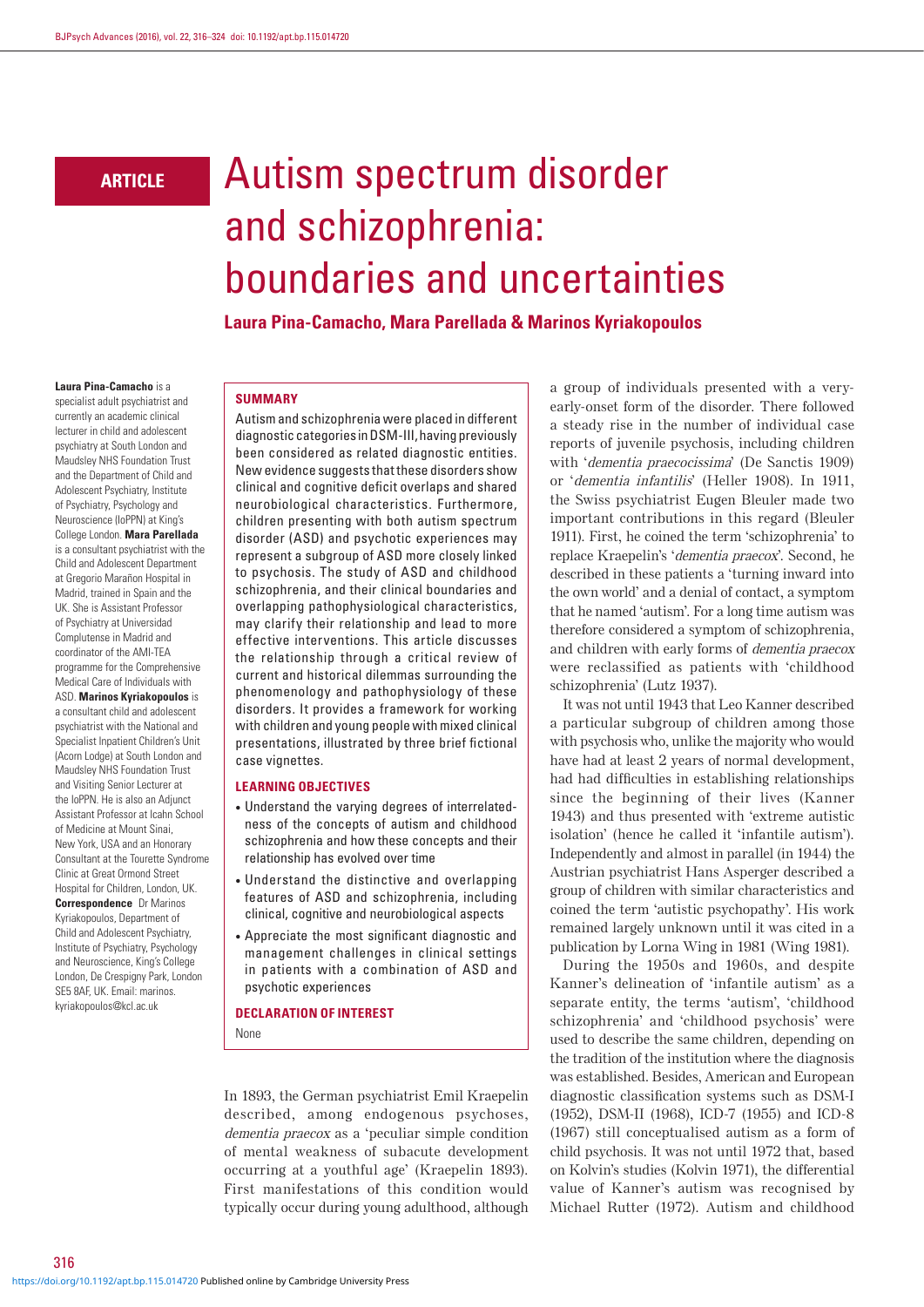schizophrenia were acknowledged as separate entities and, as a result, in DSM-III (1980): (a) the category of autism was included but, to avoid confusion between the schizophrenia symptom 'autism' and the disorder described by Kanner, the term 'pervasive developmental disorder' (PDD) was also introduced; and (b) 'schizophrenia childhood-type' disorder was removed and lumped together with the adult forms of schizophrenia. ICD-9 (1978) also recognised autism and childhood schizophrenia as separate diagnostic entities, but kept the term 'psychoses with origin specific to childhood' to refer to infantile autism, childhood disintegrative disorder and other atypical or unspecified childhood psychosis.

The autism/schizophrenia distinction was maintained in subsequent editions of the DSM and ICD. Over the 1990s and through DSM-III-R (1987), ICD-10 (1992) and DSM-IV (1994), there was a further refinement of increasingly complex criteria for autistic disorder/PDD that resulted in a broadening of the concept of autism. Indeed, in 1979, Lorna Wing introduced the concept of an 'autism continuum', and 9 years later Allen coined the term 'autism spectrum disorder' (Allen 1988), which took precedence over PDD in many fields and was subsequently used in DSM-5 (2013).

A summary of the conceptualisation of schizophrenia and autism spectrum disroder (ASD) through the history can be found in Box 1.

The 'broadening' of the diagnostic criteria for autism in the past three decades led to further discussions of the boundaries of psychosis and autism. In parallel, the idea of psychosis/ schizophrenia being part of the larger group of neurodevelopmental disorders (Weinberger 1986; Murray 1987) brought to the fore again the discussion about schizophrenia and autism having a variety of overlapping features and about the possibility that these disorders represent final pathways for common causal factors and pathophysiological processes (Watkins 1988). Findings of schizophrenia and autism research reinforced this emerging debate. Although several lines of genetic evidence supporting the distinction between childhood-onset schizophrenia and autism initially emerged (Sporn 2004), further evaluation of all studies suggested some common genetic abnormalities associated with both disorders (Rapoport 2009). From the conceptual point of view, it could be argued that, even though psychosis and autism are indeed distinct neurodevelopmental disorders, there might be a degree of pathophysiological overlap yet to be fully defined giving rise to clinical characteristics that are similar but follow diverging developmental trajectories. Autistic characteristics can be

present both before and after the diagnosis of psychotic disorders (Sporn 2004; Tsakanikos 2007; Mouridsen 2008) and a proportion of children with ASD present with psychotic-like symptoms (Sullivan 2013; Kyriakopoulos 2015).

## **Boundaries and overlaps**

## *Epidemiology*

Worldwide prevalence estimates for schizophrenia range between 0.5 and 1% (Centers for Disease Control and Prevention 2013). Less than 15% of patients with schizophrenia are diagnosed with their first episode before the age of 18 years (Cannon 1999; Amminger 2011) and the disorder is very rare indeed in childhood (0.1–1% of all schizophrenic disorders manifest before age 10) (Remschmidt 1994). Although a higher proportion of boys among earlier-onset cases has

## **BOX 1** Historical conceptualisation of autism spectrum disorder and early-onset schizophrenia

#### Before Kanner

- • Kraepelin (1893): *dementia praecox*
- • Heller (1908): *dementia infantilis*
- • De Sanctis (1909): *dementia praecocissima*
- Bleuler (1911):
	- • 'schizophrenia' to replace *dementia praecox*
	- • 'autism' as a symptom of schizophrenia
- • Early forms of *dementia praecox* = 'childhood psychosis' ('childhood schizophrenia', following publication of DSM-I in 1952)

#### Kanner (1943)

- 'Infantile autism', among those with childhood psychosis
- In parallel, Asperger introduces 'autistic psychopathy'

#### After Kanner

- 1950–1970: 'autism' = childhood schizophrenia/ psychosis
- Kolvin *et al* (1971) and Rutter (1972): the differential value of Kanner's autism
- Wing (1979): 'autism continuum/spectrum'
- DSM-III (1980): autism and schizophrenia as separate entities:
	- pervasive developmental disorders (PDD)
- • schizophrenia and related disorders
- Weinberger (1986) and Murray & Lewis (1987): schizophrenia = neurodevelopmental disorder
- Allen (1988): autism spectrum disorders (ASD)
- DSM-5 (2013): ASD and schizophrenia spectrum disorders (SSD)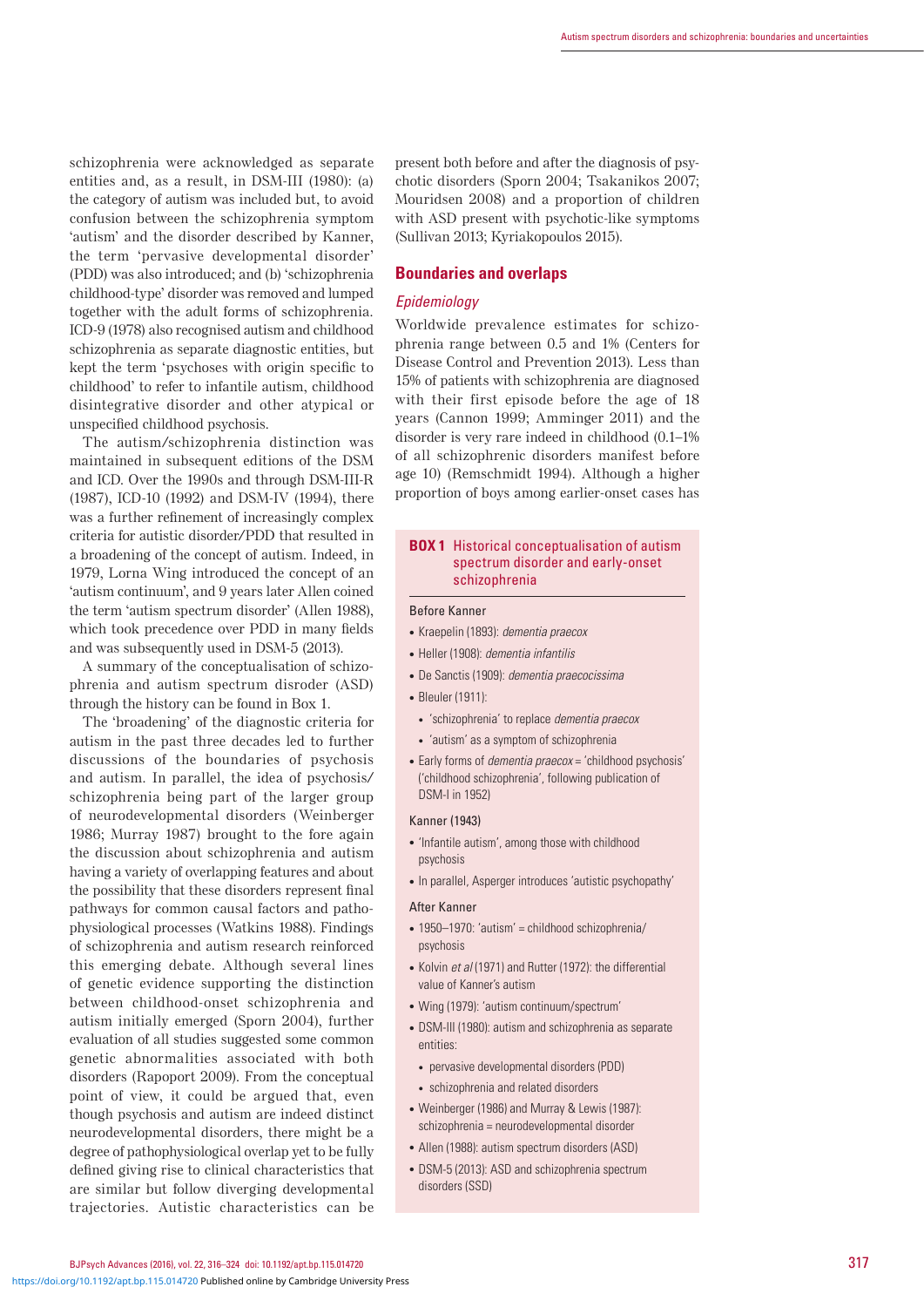been reported, this finding has not been consistent (Werry 1994; McClellan 1999).

With regard to ASD, the most recent report from the Centers for Disease Control and Prevention (2014) found that ASD was affecting 1 in every 68 children aged 8 years. In recent years, there has been ongoing debate over whether the prevalence of this disorder is indeed increasing (Weintraub 2011; Baxter 2015). One of the challenges in ASD epidemiological studies is that there is a dearth of data beyond childhood and adolescence (Baxter 2015). An additional challenge is establishing and studying age at onset, as it can be difficult to detect ASD in very young children.

## *Developmental aspects, continuity and co-occurrence*

Since the first studies by Rapoport and colleagues, numerous authors have shown that a significant proportion of children and adolescents with psychotic experiences or schizophrenia fulfil criteria for ASD or present with marked developmental abnormalities during childhood (Alaghband-Rad 1995; Eggers 2000; Sporn 2004; Sprong 2008; Rapoport 2009; Bevan Jones 2012). Of note, pre-existing ASD is present in as many as 30–50% of patients with childhood-onset schizophrenia and may appear many years before schizophrenia is diagnosed (Rapoport 2009). The same applies to individuals with adultonset schizophrenia (Mouridsen 2008; Unenge Hallerback 2012; Selten 2015).

## *Phenomenology*

## Differing features

As traditionally described, autism and schizophrenia are quite distinct and show unique characteristics, with different symptom profiles, course of illness and family histories (Rutter 1972). With regard to clinical features, the main differences between the two disorders include: (a) different age at onset (very early onset in autism <sup>v</sup>. typically late-adolescent/young-adult onset in schizophrenia); and (b) different symptom profiles, as individuals with autism typically show few, if any, positive symptoms of schizophrenia (Rumsey 1986; Konstantareas 2001; Spek 2010).

#### Overlapping features

With regard to overlapping features, premorbid and early negative symptoms of schizophrenia can sometimes be indistinguishable from symptoms of autism. Early social withdrawal, flattened affect, poor eye contact, communication problems and restricted speech, odd behaviours and psychomotor abnormalities might be among those shared symptoms. However, in schizophrenia, there is often a noticeable exacerbation of pre-existing developmental deviance in the year or two before the first psychotic episode. In keeping with this, some authors have suggested that prodromal symptoms of schizophrenia can be easily misdiagnosed as ASD (Sugihara 2008). The language difficulties in ASD and schizophrenia (e.g. restricted dialogue, poverty of speech or neologisms) can also easily be confused (Kyriakopoulos 2007).

Furthermore, deficits in higher-order social cognition, including social reciprocity and theory of mind, which are hallmarks of ASD (Baron-Cohen 1989), can also be present in schizophrenia (Frith 1992). Both groups often show difficulty in recognising social cues, in understanding irony, humour, metaphors and proverbs, and in identifying emotions or intentions in other people. In social situations these difficulties can lead to confusion, paranoid interpretations and inappropriate reactions that can make it difficult for these individuals to forge and sustain friendships or social relationships (Mazurek 2010; Harley 2012). They can also show deficits in awareness of self and others and in the ability to make an accurate evaluation of reality, of the emotional content of social scenes/situations and of their inner states (Sasson 2007; Williams 2010; Touskova 2015). Nevertheless, studies have also found different patterns of social cognition abnormalities between the groups and it has even been suggested that these disorders exhibit diametric deficits, with theory of mind being underdeveloped in autism spectrum conditions and overdeveloped in psychosis (Crespi 2008; Bara 2011). This, however, is not supported by newer studies.

Both patients with ASD and those with schizophrenia can show odd mannerisms, stereotyped behaviours and a rigid, inflexible pattern of thinking and behaving (Delahunty 1993; Ridley 1994; Leung 2014). Catatonia has been described as a common endophenotype for both ASD and schizophrenia and there are descriptions of children presenting with mixed forms of catatonia, autistic and psychotic symptoms (Shorter 2013).

#### Mixed presentation

Finally, there is a group of children that present with a mixed ASD/psychotic phenotype. Reported psychotic experiences have been associated with pre-existing ASD and ASD traits in a large cohort (Sullivan 2013). It is also known that anxiety can induce formal thought disorder (usually considered a symptom of psychosis) even in typically developing children, but more so in those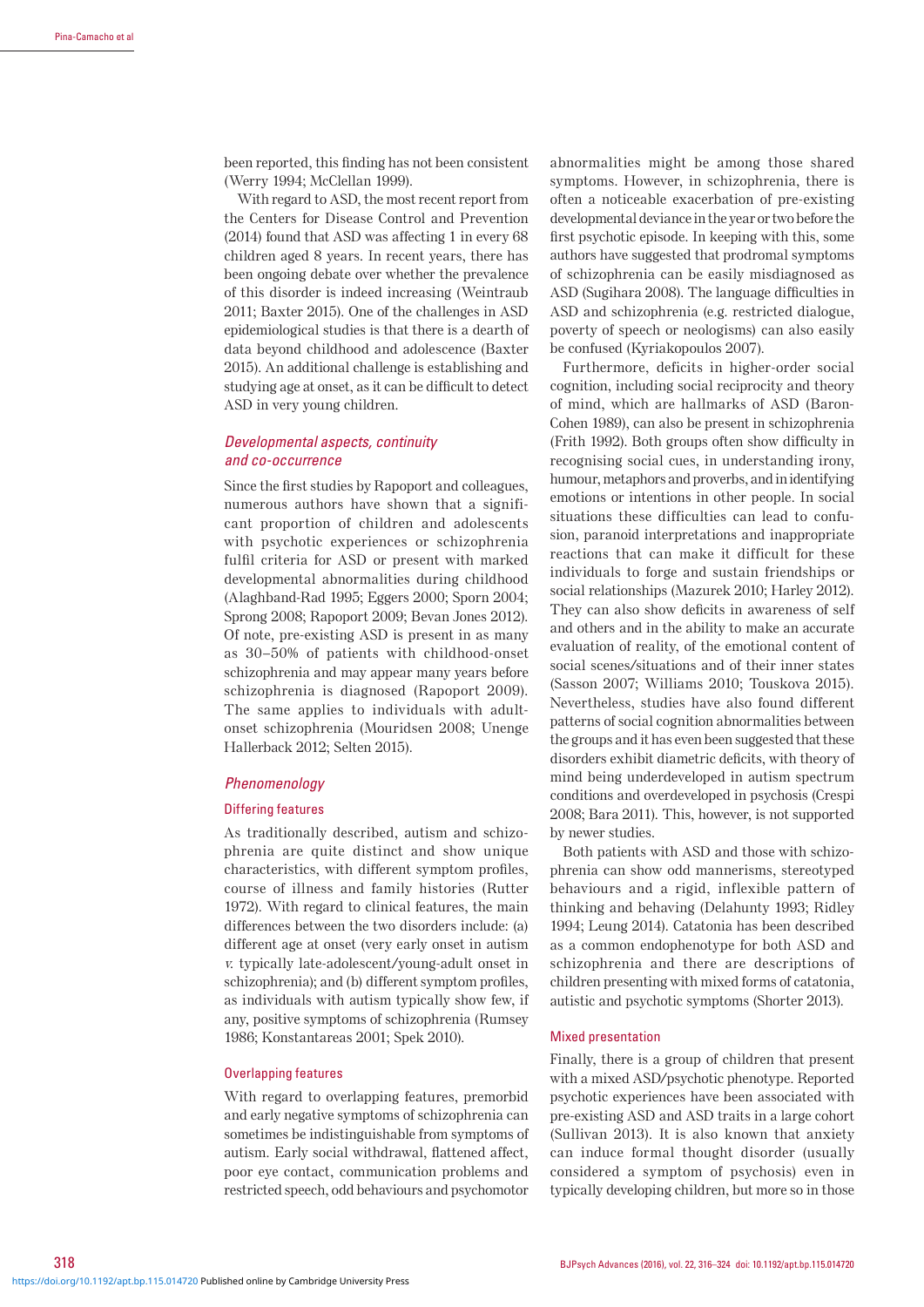with ASD (Solomon 2008). However, high levels of anxiety did not provide an adequate explanation for psychotic-like symptoms in ASD in an inpatient sample of children (Kyriakopoulos 2015). Other disorders, such as obsessive–compulsive disorder and depression (also relatively common in ASD; Simonoff 2008), can give rise to symptoms that may look psychotic in nature. Similarly, mood lability and disinhibition associated with ASD may pose diagnostic challenges in deciding on the cooccurrence of bipolar disorder. Detailed discussion of these possible comorbid conditions goes beyond the scope of this article. The construct of multiple complex developmental disorders (MCDD) used to describe children who present with ASD symptoms and also exhibit affective dysregulation and disordered thinking (Cohen 1986; Buitelaar 1998) is an interesting model for the study of mixed phenotypes of that nature (Rapoport 2009; Kyriakopoulos 2015).

## *Cognitive deficits and neurological soft signs*

ASD and schizophrenia show shared cognitive deficits, including impaired executive function and cognitive flexibility, abstract reasoning and goal-directed problem-solving behaviours, as well as impaired general functioning as measured with the IQ (Pennington 1996; Tiihonen 2005; Mayes 2008). Neurological soft signs (e.g. poor sensory integration, motor coordination or sequencing of complex motor acts) are a vulnerability marker in schizophrenia, reflecting abnormal brain maturation (Bombin 2005), but individuals with ASD have also been noted to display sensorimotor impairments (Halayem 2009). One study compared the prevalence of neurological soft signs in patients with Asperger syndrome or early-onset psychosis and healthy controls and found no significant differences between the two groups of patients in their neurological soft signs profile (Mayoral 2010).

## *Neuroimaging findings*

Neuroimaging studies have reported abnormal structure and function of brain regions associated with social cognition both in individuals with ASD (Pelphrey 2004) and in those with psychosis (Bertrand 2008). For example, volumetric grey matter deficits (Giedd 2015), microstructural white matter changes (Dwork 2007; Ke 2009) and abnormal brain gyrification (Kates 2009; Palaniyappan 2012) have been reported as early vulnerability markers for both disorders. However, few neuroimaging studies have directly compared brain structure or function between these patient groups (Pinkham 2008; Toal 2009; Radeloff 2014). Indeed, the main available information on the neurological overlaps and differences between ASD and schizophrenia comes from reviews and meta-analyses that put together findings from studies separately comparing each group with healthy controls (Abdi 2004; Cheung 2010; Sugranyes 2011). For example, functional magnetic resonance imaging (fMRI) studies show how both ASD and schizophrenia patients shared activation deficits in similar brain regions within the 'social brain network' (e.g. hypoactivation in the superior temporal sulcus while performing a theory of mind task), together with deficits unique to each condition (e.g. hypoactivation of thalamus unique to schizophrenia) (Sugranyes 2011).

## *Genetics*

There is increasing evidence showing genetic links between schizophrenia and autism. Family studies have shown an increased risk of ASD among individuals whose parents or siblings have been diagnosed with schizophrenia or bipolar disorder (Sullivan 2012). Besides, single nucleotide polymorphisms (SNPs) located in various candidate genes (such as *DISC1* or *NRXN1*) have yielded a handful of genetic associations that have been reported in both disorders (Morris 2003; Kilpinen 2008). However, recent studies also showed overlap between five investigated major psychiatric disorders, with the overlap being the least extensive for autism and schizophrenia (Cross-Disorder Group of the Psychiatric Genomics Consortium 2013).

Furthermore, an overlap has been reported between copy number variants (CNVs) found in ASD and in schizophrenia (e.g. 15q duplication, 22q11 or 22q13 deletion) (Rapoport 2009), especially in genes involved in neurodevelopmental pathways – e.g. those involved in the regulation of oligodendrocyte and synaptic functions and myelination (Vourc'h 2003; Voineskos 2008). Although CNVs have been found to be very frequent in ASD (up to 20% in individuals with intellectual disability; Shen 2010) and to confer high associated risk for the disorder, it is currently thought that common variants also play a great role in ASD, particularly in non-syndromic ASD. In the case of schizophrenia, the heritability is mainly explained by common variance, although rare variants may cause some cases. There is also some evidence that de novo mutations in the same genes (e.g. SHANK3) could account for a number of cases of schizophrenia (Gauthier 2010) and ASD (Durand 2007). Although these mutations with high penetrance account for a small proportion of cases, they might provide converging pathophysiological trajectories for schizophrenia and ASD.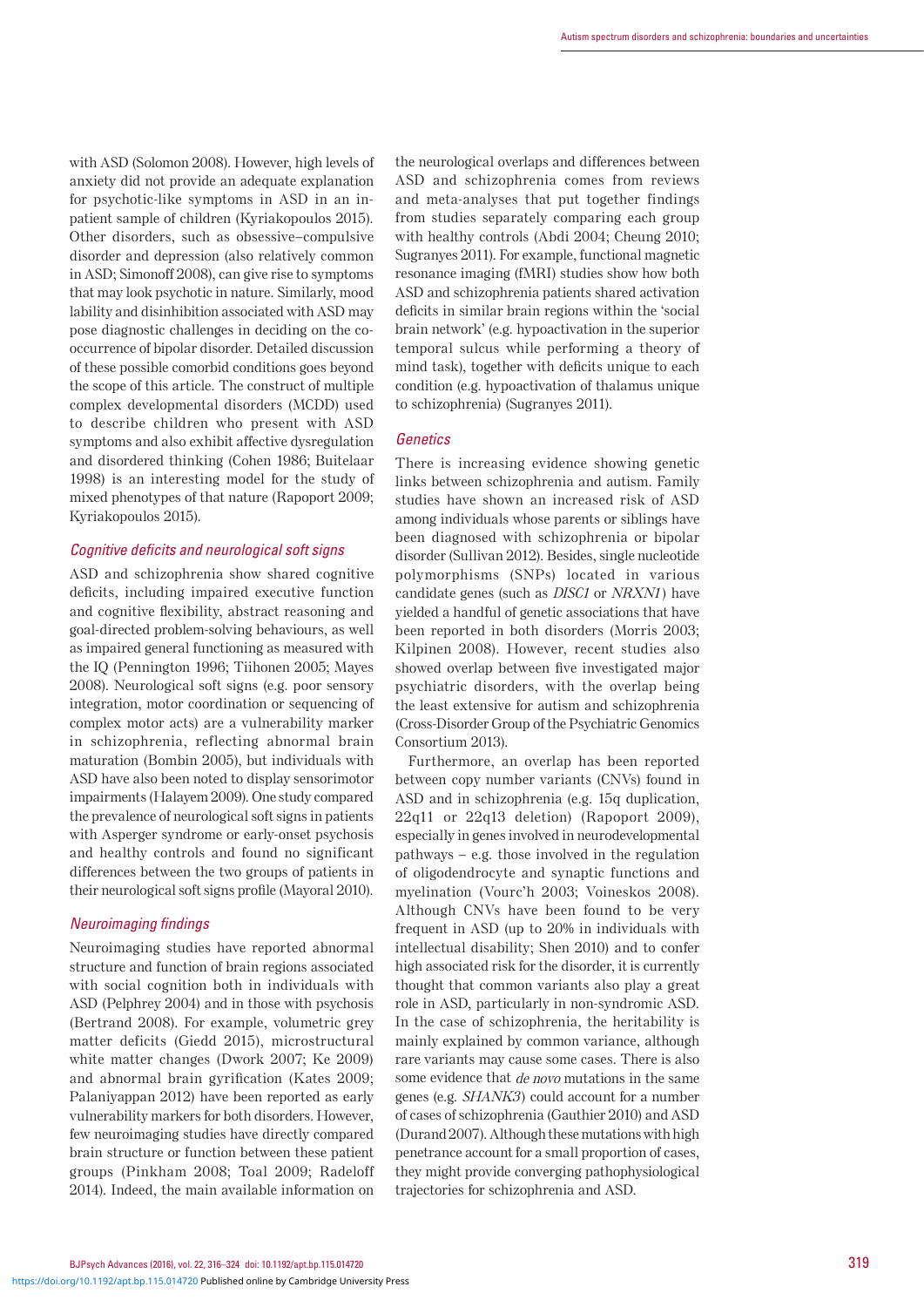Some genetic abnormalities that increase the risk of either disorder in particular cases may not be very specific and have a pleiotropic nature with different behavioural outcomes. This is the case, for example, with 22q11 or 22q13 deletions. Besides, both disorders share environmental risk factors (e.g. higher parental age, intrauterine infections, maternal stress or maternal immune disruption) which, in the interplay with genetics, might be leading to different and time-sensitive changes in neuronal maturation, migration, synaptic integrity and neurotransmitter functions (Meyer 2011).

## *Diagnostic investigations*

The aetiology of ASD or psychosis is typically not clear and, in fact, the phenotype of schizophrenia or autism is probably due to the interaction between several genetic risk factors and external contributors, leading to aberrant neurodevelopment. In any case, a specific aetiological factor can rarely be found but some medical workup is warranted.

In young people with psychosis or ASD, particularly at first onset, neurological and medical conditions that may cause or contribute to the clinical presentation must be always considered. In very-early-onset schizophrenia, in particular, because of its rarity, the need to rule out other rare medical and genetic conditions is paramount. Central nervous system insults, autoimmune and infectious diseases, endocrine and metabolic

**TABLE 1** Investigations that should be considered at baseline assessment for early**onset psychosis and autism spectrum disorder**

| Investigation                                                                                                                                                                                                                                                              | <b>Rationale/details</b>                                                                                      |
|----------------------------------------------------------------------------------------------------------------------------------------------------------------------------------------------------------------------------------------------------------------------------|---------------------------------------------------------------------------------------------------------------|
| Neurological symptoms, head trauma                                                                                                                                                                                                                                         | Referral to neurology may be recommended                                                                      |
| Full blood count                                                                                                                                                                                                                                                           |                                                                                                               |
| Urea, electrolytes, liver function tests                                                                                                                                                                                                                                   |                                                                                                               |
| Fasting glucose, HbA <sub>1c</sub> , cholesterol,<br>triglycerides and prolactin                                                                                                                                                                                           | Baseline monitoring of metabolic syndrome                                                                     |
| Autoimmune (e.g. NMDA and VGKC receptor<br>antibodies, antibasal ganglia antibodies) and<br>infectious disease work-up                                                                                                                                                     | Depending on the history of infection and<br>clinical presentation, e.g. Lyme disease,<br>toxoplasmosis, STDs |
| Investigations related to endocrine and<br>metabolic disorders (e.g. thyroid function tests,<br>bone profile, B <sub>12</sub> , folate, plasma ceruloplasmin,<br>blood amino acids, white cell enzymes, lactate,<br>ammonia, urinary organic acids, urinary<br>porphyrins) | Vitamin deficiencies, thyroid abnormalities,<br>Wilson's disease or other rare metabolic<br>causes            |
| Heavy metals                                                                                                                                                                                                                                                               | Exposure to heavy metals, organophosphates                                                                    |
| Brain imaging (mainly MRI)                                                                                                                                                                                                                                                 | Space-occupying lesions, brain abnormalities                                                                  |
| <b>FFG</b>                                                                                                                                                                                                                                                                 | If suspicion of epilepsy                                                                                      |
| Urine drug screen                                                                                                                                                                                                                                                          | To rule out drug-induced psychosis                                                                            |
| Genetic testing                                                                                                                                                                                                                                                            | To explore underlying genetic abnormalities                                                                   |
|                                                                                                                                                                                                                                                                            |                                                                                                               |

EEG, electroencephalography; MBL magnetic resonance imaging; NMDA, *N*-methyl-p-aspartate; STDs, sexually transmitted diseases; VGKC, voltage-gated potassium channel.

disorders will all need to be explored. Similarly, intoxication with heavy metals such as lead needs to be considered. Among other examples, 40% of individuals with childhood onset of Wilson's disease, which is associated with abnormalities in copper metabolism, present with neuropsychiatric symptoms (Hancu 2011), including psychotic and autistic symptoms. Epilepsy may also be an underlying and comorbid disorder in both psychosis and ASD, which warrants further assessment of clinical presentation and potential episodes and neurophysiological investigations with the use of electroencephalography (EEG). Undiagnosed brain tumours, while uncommon, must also be considered, which warrants detailed neurological examination and possibly investigation with MRI.

Genetic testing of individuals with ASD or earlyonset psychosis should also be considered. In the case of schizophrenia, studies show that onset in childhood is relatively likely (10% of cases) to be associated with underlying genetic abnormalities (Addington 2009). It is difficult to establish specific recommendations and they tend to be quickly outdated owing to the rapid developments in the field. Currently, in most cases without a specific clinical phenotype that guides to a more targeted analysis, array comparative genomic hybridisation (CGH) or exome sequencing are the tools of choice in both ASD and childhood-onset schizophrenia. Testing for fragile-X syndrome would also be recommended in all children presenting with psychosis and commonly in children with ASD, especially in those with significant cognitive deficits (Freitag 2010).

A summary of the recommended baseline investigations for patients with early-onset psychosis and ASD can be found in Table 1.

## *Implications for diagnosis and treatment/ management strategies*

Current classification systems organise ASD and schizophrenia as mutually exclusive diagnoses. Their conceptualisation as neurodevelopmental disorders, in addition to the fact that there are overlaps in symptomatology and cognitive deficits, may prevent clinicians from detecting the potential co-occurrence or continuity of autism and schizophrenia. This means that if an individual develops autism as a young child, they may be less likely to receive a diagnosis of schizophrenia later on, even if psychotic symptoms emerge. Therefore, knowledge about ASD/schizophrenia similarities and distinct characteristics is warranted to inform differential diagnosis and diagnosis of comorbidity. In some patients, it may be more appropriate to take a longitudinal perspective, bearing in mind deviant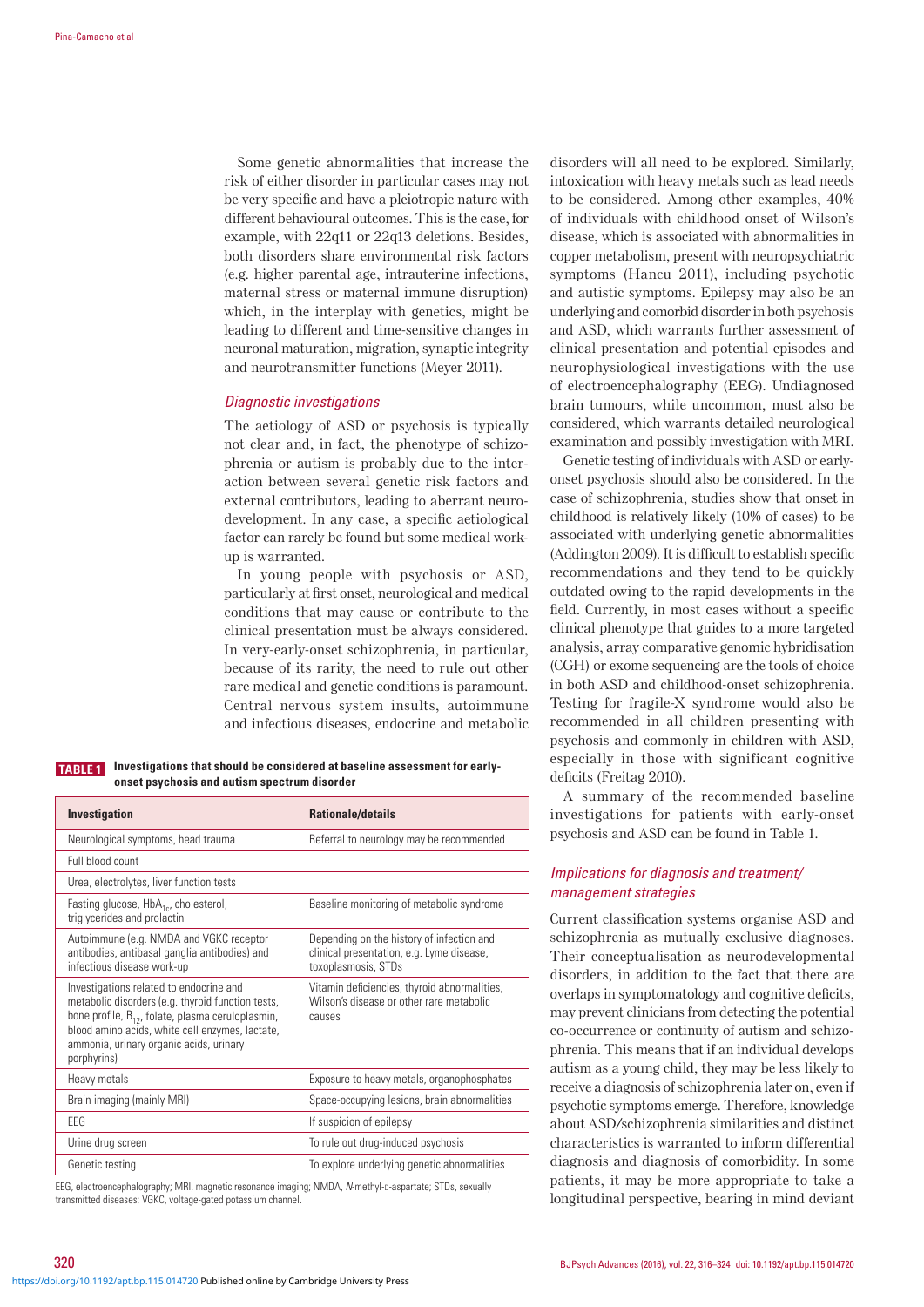neurodevelopment with changing predominant clinical features and different intervention needs at different points in life.

With regard to treatment options, psychosocial, behavioural and educational interventions have been used with individuals with early-onset schizophrenia (Puig 2013) and those with ASD (Seida 2009), mainly to facilitate social integration or to improve cognitive skills, with some positive outcomes. Regarding pharmacological strategies, core symptoms of ASD have not been shown to respond to medication, although it can be helpful in the treatment of comorbid psychiatric conditions (Young 2015). Second-generation antipsychotics (SGAs) are the first-line option for schizophrenia at any age (Stafford 2015). However, although they may be effective in reducing the positive symptoms of schizophrenia (e.g. delusions and hallucinations), they have limited effects on negative symptoms and cognitive impairment (Miyamoto 2012). SGAs are also effective in managing certain symptoms, particularly irritability and aggression, associated with ASD (Young 2015). When antipsychotics are used in any condition, assessment of the potential benefits needs to be balanced against the risks of side-effects (Schneider 2015; Stafford 2015).

Emerging evidence points towards some promising pharmacological interventions that may be useful in treating both ASD and psychotic disorders, since they aim at tackling symptoms such as social and communication impairments or negative symptoms, which are associated with both conditions. They include, among others, oxytocin, cholinesterase inhibitors and glutamatergic drugs, although the evidence base supporting their use in clinical practice is still developing (Erhart 2006; Posey 2008).

## **Case vignettes**

Three brief fictitious case vignettes of children with mixed ASD and psychotic features are presented below, highlighting the diagnostic and management challenges they may pose. In all cases, choice of out-patient or in-patient treatment will depend on clarity of clinical presentation, support in the community and identified risks.

#### Case vignette 1

A 9-year-old girl with mild premorbid developmental abnormalities in the form of slightly delayed motor milestones and language acquisition, reciprocal social interaction difficulties, school underperformance and mood dysregulation presents with a 4-month history of increased anxiety, suspiciousness that her parents are trying to poison her, sleep disturbance and reported auditory and visual hallucinatory experiences of unclear nature. Her parents report that she seems distractible and apparently talks to herself and responds to unseen stimuli, but on direct questioning the girl denies any unusual experiences.

This is likely to be very-early-onset psychosis. Detailed diagnostic assessment of early development, contextual factors, family history of psychosis, and the patient's psychiatric comorbidities will assist in deciding whether another explanation of her symptoms may be more likely. Detailed physical examination, including clinical assessment of possible epilepsy and investigations mentioned above (MRI of head, EEG and array CGH) should follow. A referral to a child neurologist may be indicated. She is very likely to score positive for ASD in a semi-structured interview such as the Autism Diagnostic Observation Schedule, but this would not necessarily mean she meets criteria for ASD. A semi-stuctured developmental interview for autism (such as the Autism Diagnostic Interview – Revised) will carry more weight in that respect. A diagnosis of ASD would not exclude psychosis, as developmental abnormalities can be conceptualised as part of the developmental trajectory of either disorder. Modifications in her environment or schooling either before or alongside other interventions will probably be necessary. A trial of a low-dose antipsychotic is a reasonable option if alternative explanations for her presentation (e.g. anxiety or depression) are thought to be less likely.

#### Case vignette 2

A 12-year-old boy with a previous diagnosis of Asperger syndrome presents with a 3-month history of extreme anxiety, social withdrawal, thoughts of self-harm, school refusal and bizarre ideas about 'aliens' controlling his actions. In primary school he was a big fan of science fiction and was very popular among his peers, but he seems to have lost interest in social relationships since his transfer to a mainstream secondary school.

In this case, careful consideration should be given to all alternative formulations. A better understanding of how the symptoms emerge and are related to the boy's previous circumscribed interests is necessary. Physical assessment and investigations will depend on what has been previously conducted and on the most likely explanation for his current clinical presentation. It is likely that it is a result of extreme anxiety associated with a school environment not meeting his needs and an increase in social demands affecting his attempts to make sense of inner states. Increased support at school or alternative schooling need to be considered. If anxiety is indeed felt to be the most likely cause of his symptoms, psychological interventions (e.g. cognitive– behavioural therapy) and a trial of a selective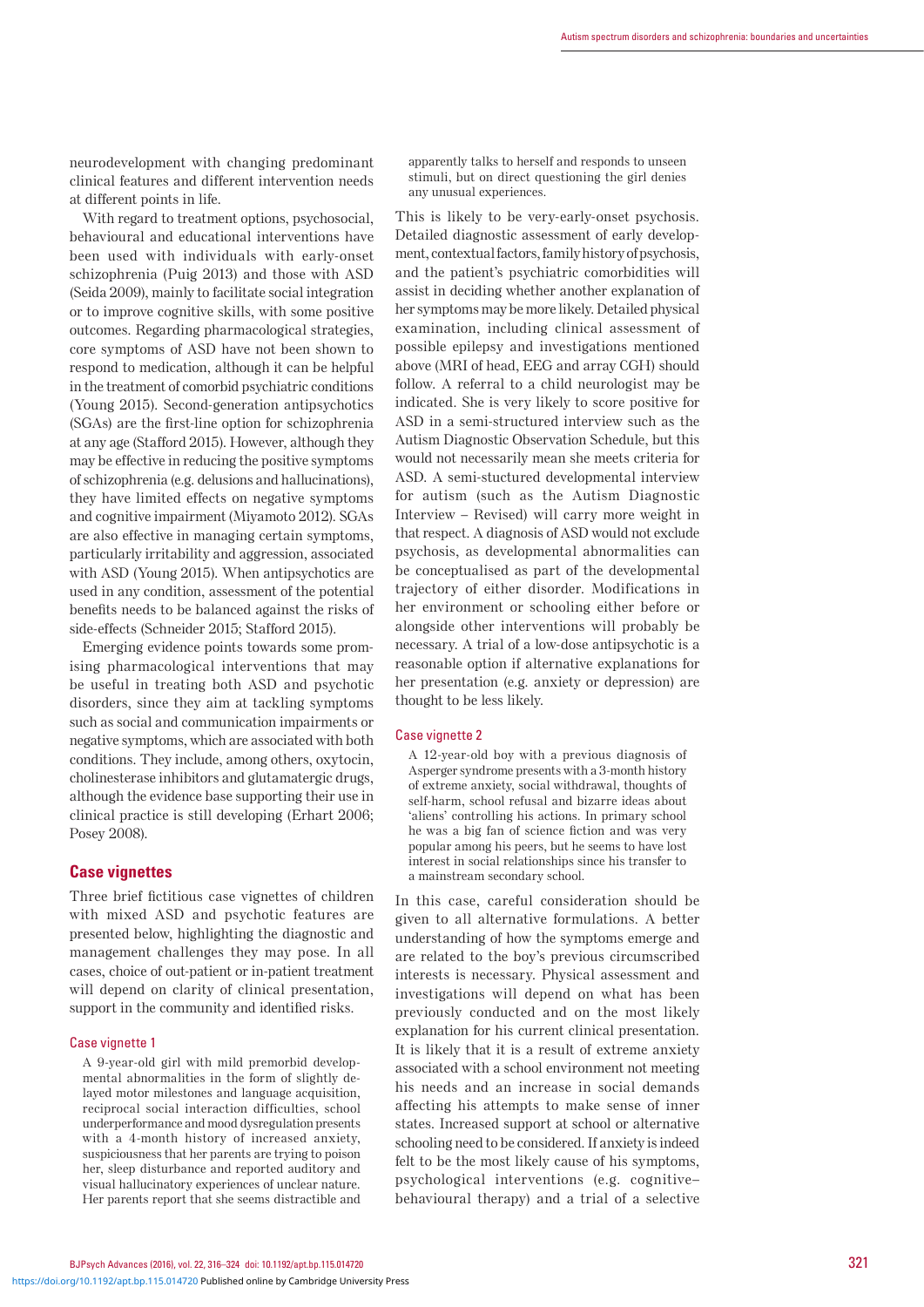serotonin reuptake inhibitor with or without a low-dose antipsychotic could be initiated. Very intensive monitoring of clinical response, risks and side-effects of medication is paramount.

#### Case vignette 3

A 16-year-old boy with a previous diagnosis of moderate intellectual disability and ASD presents with a 2-month history of a sudden change in behaviour, including increased body-rocking movements, episodes of unresponsiveness, insomnia, aggression, unusual experiences of hearing his name being called and seeing a man in black, and believing that children from his school are 'out to get him'.

This boy will benefit from a detailed physical assessment and detailed investigations, including an assessment for epilepsy. A referral to a child neurologist is likely to be necessary. Psychiatric assessment will be similar to those in the previous vignettes. If the change in his behaviour is not related to an acute physical problem or significant change in his environment, his older age makes it more likely for his clinical presentation to be psychosis than it would in younger children. Of course, more common alternative psychiatric explanations will also need to be explored. Treatment with antipsychotic medication will probably need to be tried. Other interventions in relation to his education will depend on his school setting and levels of support.

## **Conclusions**

ASD and schizophrenia are two distinct behavioural outcomes of aberrant neurodevelopment and their differentiation is frequently easy, clinically useful and in accordance with current categorical diagnostic systems. However, the boundaries are not always clear and several lines of evidence from phenomenology, epidemiology, genetics and neuroscience point towards a close relationship between the two disorders. Their overlapping characteristics and potential co-occurrence might pose important diagnostic challenges in clinical practice. Understanding the ASD/schizophrenia overlaps, boundaries and uncertainties may help clinicians to revisit and better understand the relationship between the two disorders and inform more effective management strategies.

#### **References**

Abdi Z, Sharma T (2004) Social cognition and its neural correlates in schizophrenia and autism. *CNS Spectrums,* 9: 335–43.

Addington AM, Rapoport JL (2009) The genetics of childhood-onset schizophrenia: when madness strikes the prepubescent. *Current Psychiatry Reports,* 11: 156–61.

Alaghband-Rad J, McKenna K, Gordon CT, et al (1995) Childhood-onset schizophrenia: the severity of premorbid course. *Journal of the American Academy of Child and Adolescent Psychiatry,* 34: 1273–83.

Allen DA (1988) Autistic spectrum disorders: clinical presentation in preschool children. *Journal of Child Neurology,* 3 (suppl): S48–56.

Amminger GP, Henry LP, Harrigan SM, et al (2011) Outcome in early-onset schizophrenia revisited: findings from the Early Psychosis Prevention and Intervention Centre long-term follow-up study. *Schizophrenia Research,*  131: 112–9.

Bara BG, Ciaramidaro A, Walter H, et al (2011) Intentional minds: a philosophical analysis of intention tested through fMRI experiments involving people with schizophrenia, people with autism, and healthy individuals. *Frontiers in Human Neuroscience,* 5: 7.

Baron-Cohen S (1989) The autistic child's theory of mind: a case of specific developmental delay. *Journal of Child Psychology and Psychiatry,* 30: 285–97.

Baxter AJ, Brugha TS, Erskine HE, et al (2015) The epidemiology and global burden of autism spectrum disorders. *Psychological Medicine,* 45: 601–13.

Bertrand MC, Achim AM, Harvey PO, et al (2008) Structural neural correlates of impairments in social cognition in first episode psychosis. *Society Neuroscience,* 3: 79–88.

Bevan Jones R, Thapar A, Lewis G, et al (2012) The association between early autistic traits and psychotic experiences in adolescence. *Schizophrenia Research,* 135: 164–9.

Bleuler E (1911) *Dementia Praecox: Or the Group of Schizophrenias*. International Universities Press.

Bombin I, Arango C, Buchanan RW (2005) Significance and meaning of neurological signs in schizophrenia: two decades later. *Schizophrenia Bulletin,* 31: 962–77.

Buitelaar JK, van der Gaag RJ (1998) Diagnostic rules for children with PDD-NOS and multiple complex developmental disorder. *Journal of Child Psychology and Psychiatry,* 39: 911–9.

Cannon M, Jones P, Huttunen MO, et al (1999) School performance in Finnish children and later development of schizophrenia: a populationbased longitudinal study. *Archives of General Psychiatry,* 56: 457–63.

Centers for Disease Control and Prevention (2013) Burden of mental illness. CDC (http://www.cdc.gov/mentalhealth/basics/burden.htm). Accessed 18 May 2016.

Centers for Disease Control and Prevention (2014) *Prevalence of Autism Spectrum Disorder among Children Aged 8 Years – Autism and Developmental Disabilities Monitoring Network* (Surveillance Summaries 2014/63 (SS02)). CDC.

Cheung C, Yu K, Fung G, et al (2010) Autistic disorders and schizophrenia: related or remote? An anatomical likelihood estimation. *PLoS One,* 5: e12233.

Cohen DJ, Paul R, Volkmar FR (1986) Issues in the classification of pervasive and other developmental disorders: toward DSM-IV. *Journal of the American Academy of Child and Adolescent Psychiatry,*  25: 213–20.

Crespi B, Badcock (2008) Psychosis and autism as diametrical disorders of the social brain. *Behavioral and Brain Sciences,* 31: 241–61.

Cross-Disorder Group of the Psychiatric Genomics Consortium (2013) Genetic relationship between five psychiatric disorders estimated from genome-wide SNPs. *Nature Genetics,* 45: 984–94.

Delahunty A, Morice R, Frost B (1993) Specific cognitive flexibility rehabilitation in schizophrenia. *Psychological Medicine,* 23: 221–7.

De Sanctis S (1909) Quadri clinici di 'Dementia praecox' nell'infanzia e nella fanciullezza. *Rivista Italiana di Neuropatologia, Psichiatria de Elettroterapia,* 2: 97–104.

Durand CM, Betancur C, Boeckers TM, et al (2007) Mutations in the gene encoding the synaptic scaffolding protein SHANK3 are associated with autism spectrum disorders. *Nature Genetics,* 39: 25–7.

Dwork AJ, Mancevski B, Rosoklija G (2007) White matter and cognitive function in schizophrenia. *International Journal of Neuropsychopharmacology,* 10: 513–36.

Eggers C, Bunk D, Krause D (2000) Schizophrenia with onset before the age of eleven: clinical characteristics of onset and course. *Journal of Autism and Developmental Disorders,* 30: 29–38.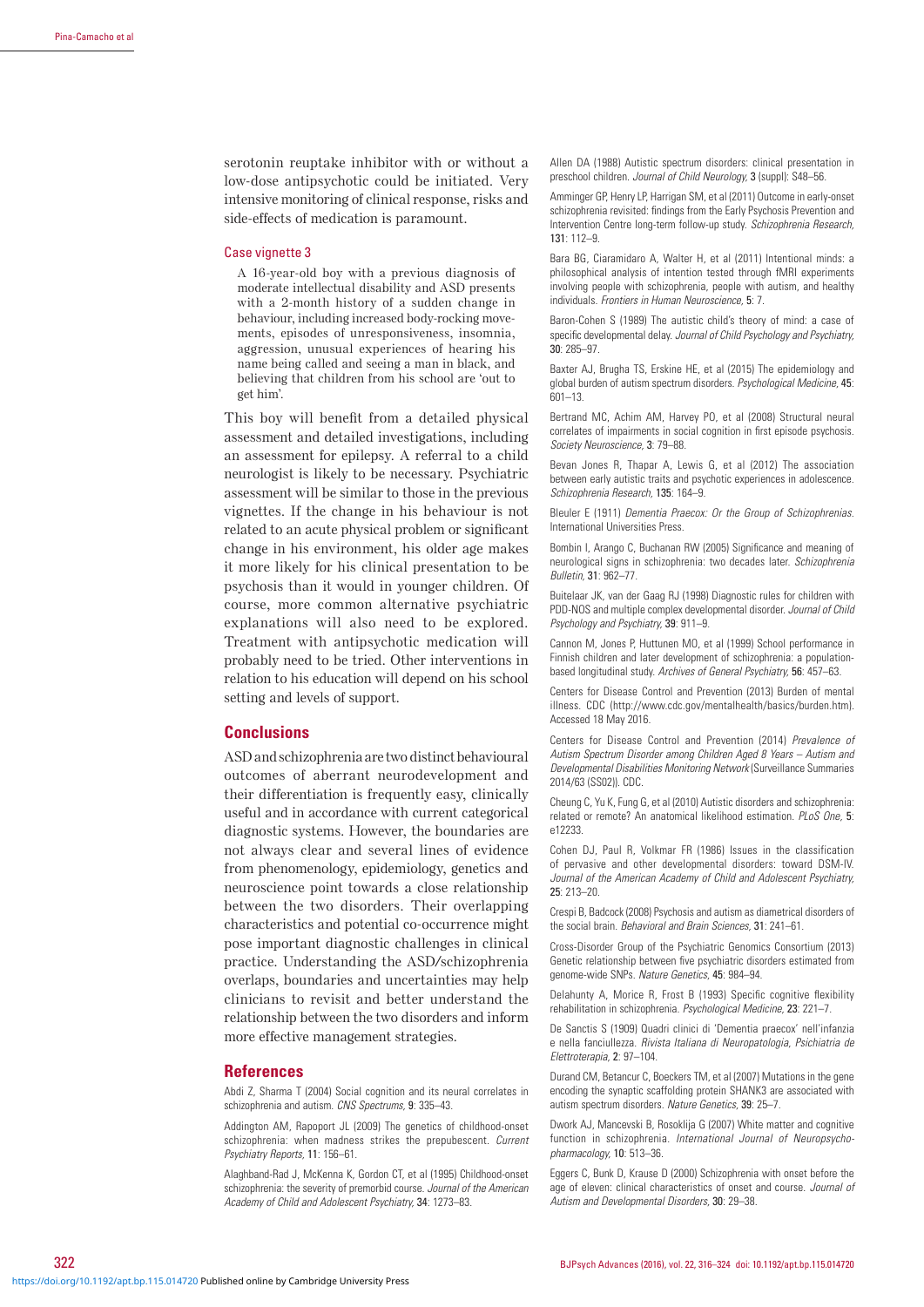Erhart SM, Marder SR, Carpenter WT (2006) Treatment of schizophrenia negative symptoms: future prospects. *Schizophrenia Bulletin,* 32: 234–7.

Freitag CM, Staal W, Klauck SM, et al (2010) Genetics of autistic disorders: review and clinical implications. *European Child and Adolescent Psychiatry,* 19: 169–78.

Frith CD (1992) *The Cognitive Neuropsychology of Schizophrenia*. Lawrence Erlbaum Associates.

Gauthier J, Champagne N, Lafreniere RG, et al (2010) De novo mutations in the gene encoding the synaptic scaffolding protein SHANK3 in patients ascertained for schizophrenia. *Proceedings of the National Academy of Sciences,* 107: 7863–8.

Giedd JN, Raznahan A, Alexander-Bloch A, et al (2015) Child psychiatry branch of the National Institute of Mental Health longitudinal structural magnetic resonance imaging study of human brain development. *Neuropsychopharmacology,* 40: 43–9.

Halayem S, Bouden A, Amado I, et al (2009) [Adaptation of a soft-signs scale to children with autism spectrum disorders] [article in French]. *Tunisie Medicine,* 87: 651–5.

Hancu A, Mihai MC, Axelerad AD (2011) Wilson's disease: a challenging diagnosis. Clinical manifestations and diagnostic procedures in 12 patients. *Revista medico-chirurgicala a Societati de Medici si Naturalisti din Iasi,* 115: 58–63.

Harley EW, Boardman J, Craig T (2012) Friendship in people with schizophrenia: a survey. *Social Psychiatry and Psychiatric Epidemiology,*  47: 1291–9.

Heller T (1908) Über dementia infantilis. *Zeitschrift fur die Erforschung und Behandlung des Jugenlichen Schuachsinns,* 3: 141–65.

Kanner L (1943) Autistic disturbances of affective contact. *Nervous Child,*  2: 217–50.

Kates WR, Ikuta I, Burnette CP (2009) Gyrification patterns in monozygotic twin pairs varying in discordance for autism. *Autism Research,*  2: 267–78.

Ke X, Tang T, Hong S, et al (2009) White matter impairments in autism, evidence from voxel-based morphometry and diffusion tensor imaging. *Brain Research,* 1265: 171–7.

Kilpinen H, Ylisaukko-Oja T, Hennah W, et al (2008) Association of DISC1 with autism and Asperger syndrome. *Molecular Psychiatry,* 13: 187–96.

Kolvin I, Ounsted C, Humphrey M, et al (1971) Studies in the childhood psychoses. II. The phenomenology of childhood psychoses. *British Journal of Psychiatry,* 118: 385–95.

Konstantareas MM, Hewitt T (2001) Autistic disorder and schizophrenia: diagnostic overlaps. *Journal of Autism and Developmental Disorders,* 31: 19–28.

Kraepelin E (1893) *Lehrbuch der Psychiatrie*. Barth.

Kyriakopoulos M, Frangou S (2007) Pathophysiology of early-onset schizophrenia. *International Review of Psychiatry,* 19: 315–24.

Kyriakopoulos M, Stringaris A, Manolesou S, et al (2015) Determination of psychosis-related clinical profiles in children with autism spectrum disorders using latent class analysis. *European Child and Adolescent Psychiatry,* 24: 301–7.

Leung RC, Zakzanis KK (2014) Brief report: cognitive flexibility in autism spectrum disorders: a quantitative review. *Journal of Autism and Developmental Disorders,* 44: 2628–45.

Lutz J (1937) Uber die Schizophrenie im Kindesalter. *Schzveizer Archiv für Neurologie, Neurochirurgie und Psychiatrie,* 39: 335–72.

Mayes SD, Calhoun SL (2008) WISC-IV and WIAT-II profiles in children with high-functioning autism. *Journal of Autism and Developmental Disorders,* 38: 428–39.

Mayoral M, Merchan-Naranjo J, Rapado M, et al (2010) Neurological soft signs in juvenile patients with Asperger syndrome, early-onset psychosis, and healthy controls. *Early Intervention in Psychiatry,* 4: 283–90.

Mazurek MO, Kanne SM (2010) Friendship and internalizing symptoms among children and adolescents with ASD. *Journal of Autism and Developmental Disorders,* 40: 1512–20.

McClellan J, McCurry C, Snell J, et al (1999) Early-onset psychotic disorders: course and outcome over a 2-year period. *Journal of the American Academy of Child and Adolescent Psychiatry,* 38: 1380–8.

Meyer U, Feldon J, Dammann O (2011) Schizophrenia and autism: both shared and disorder-specific pathogenesis via perinatal inflammation? *Pediatric Research,* 69: 26R–33R.

Miyamoto S, Miyake N, Jarskog LF, et al (2012) Pharmacological treatment of schizophrenia: a critical review of the pharmacology and clinical effects of current and future therapeutic agents. *Molecular Psychiatry,* 17: 1206–27.

Morris JA, Kandpal G, Ma L, et al (2003) DISC1 (Disrupted-In-Schizophrenia 1) is a centrosome-associated protein that interacts with MAP1A, MIPT3, ATF4/5 and NUDEL: regulation and loss of interaction with mutation. *Human Molecular Genetics,* 12: 1591–608.

Mouridsen SE, Rich B, Isager T, et al (2008) Psychiatric disorders in individuals diagnosed with infantile autism as children: a case control study. *Journal of Psychiatric Practice,* 14: 5–12.

Murray RM, Lewis SW (1987) Is schizophrenia a neurodevelopmental disorder? *BMJ (Clinical Research Edition),* 295: 681–2.

Palaniyappan L, Liddle PF (2012) Aberrant cortical gyrification in schizophrenia: a surface-based morphometry study. *Journal of Psychiatry and Neuroscience,* 37: 399–406.

Pelphrey K, Adolphs R, Morris JP (2004) Neuroanatomical substrates of social cognition dysfunction in autism. *Mental Retardation and Developmental Disabilities Research Reviews,* 10: 259–71.

Pennington BF, Ozonoff S (1996) Executive functions and developmental psychopathology. *Journal of Child Psychology and Psychiatry,*  37: 51–87.

Pinkham AE, Hopfinger JB, Pelphrey KA, et al (2008) Neural bases for impaired social cognition in schizophrenia and autism spectrum disorders. *Schizophrenia Research,* 99: 164–75.

Posey DJ, Erickson CA, McDougle CJ (2008) Developing drugs for core social and communication impairment in autism. *Child and Adolescent Psychiatric Clinics of North America,* 17: 787–801.

Puig O, Penades R, Baeza I, et al (2013) Assessment of real-world dailyliving skills in early-onset schizophrenia through the Life Skills Profile scale. *Schizophrenia Research,* 145: 95–100.

Radeloff D, Ciaramidaro A, Siniatchkin M, et al (2014) Structural alterations of the social brain: a comparison between schizophrenia and autism. *PLoS One,* 9: e106539.

Rapoport J, Chavez A, Greenstein D, et al (2009) Autism spectrum disorders and childhood-onset schizophrenia: clinical and biological contributions to a relation revisited. *Journal of the American Academy of Child and Adolescent Psychiatry,* 48: 10–8.

Remschmidt HE, Schulz E, Martin M, et al (1994) Childhood-onset schizophrenia: history of the concept and recent studies. *Schizophrenia Bulletin,* 20: 727–45.

Ridley RM (1994) The psychology of perserverative and stereotyped behaviour. *Progress in Neurobiology,* 44: 221–31.

Rumsey JM, Andreasen NC, Rapoport JL (1986) Thought, language, communication, and affective flattening in autistic adults. *Archives of General Psychiatry,* 43: 771–7.

Rutter M (1972) Childhood schizophrenia reconsidered. *Journal of Autism and Childhood Schizophrenia,* 2: 315–337.

Sasson N, Tsuchiya N, Hurley R, et al (2007) Orienting to social stimuli differentiates social cognitive impairment in autism and schizophrenia. *Neuropsychologia,* 45: 2580–8.

Schneider C, Papachristou E, Wimberley T, et al (2015) Clozapine use in childhood and adolescent schizophrenia: a nationwide population-based study. *European Neuropsychopharmacology,* 25: 857–63.

Seida JK, Ospina MB, Karkhaneh M, et al (2009) Systematic reviews of psychosocial interventions for autism: an umbrella review. *Developmental Medicine and Child Neurology,* 51: 95–104.

Selten JP, Lundberg M, Rai D, et al (2015) Risks for nonaffective psychotic disorder and bipolar disorder in young people with autism spectrum disorder: a population-based study. *JAMA Psychiatry,* 72: 483–9.

MCO answers 1e 2e 3e 4b 5e